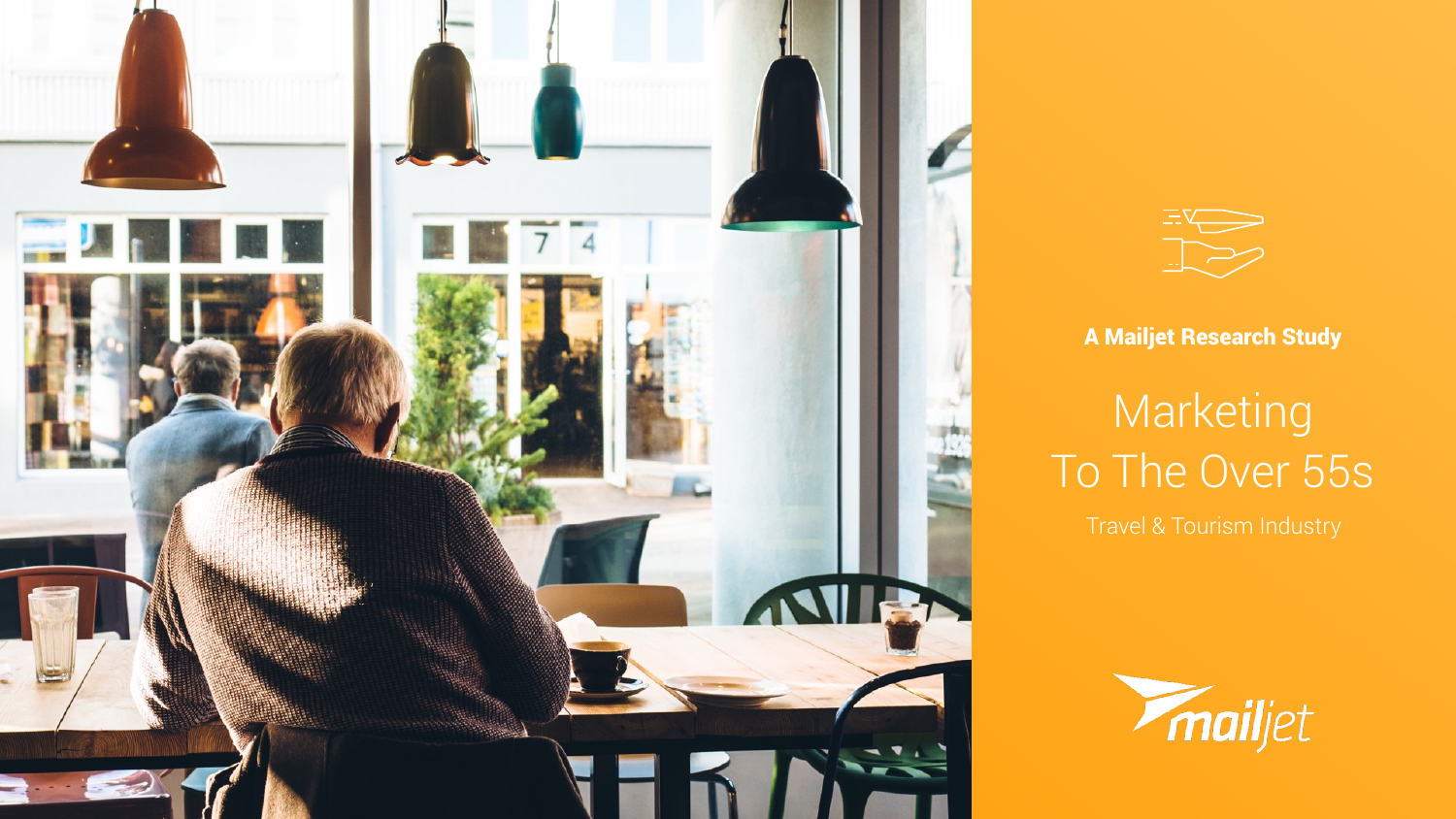

# The Research

In September 2016, Mailjet commissioned a new piece of research to understand how consumers in the UK over the age of 55 view communication with the travel brands they interact with. The survey was taken by over 1000 consumers from across the UK.

The research looked at how consumers over the age of 55 interact with technologies and how they're being targeted by travel brands at this time of year. The research also aims to highlight why email should be part of your marketing strategy to engage these consumers.



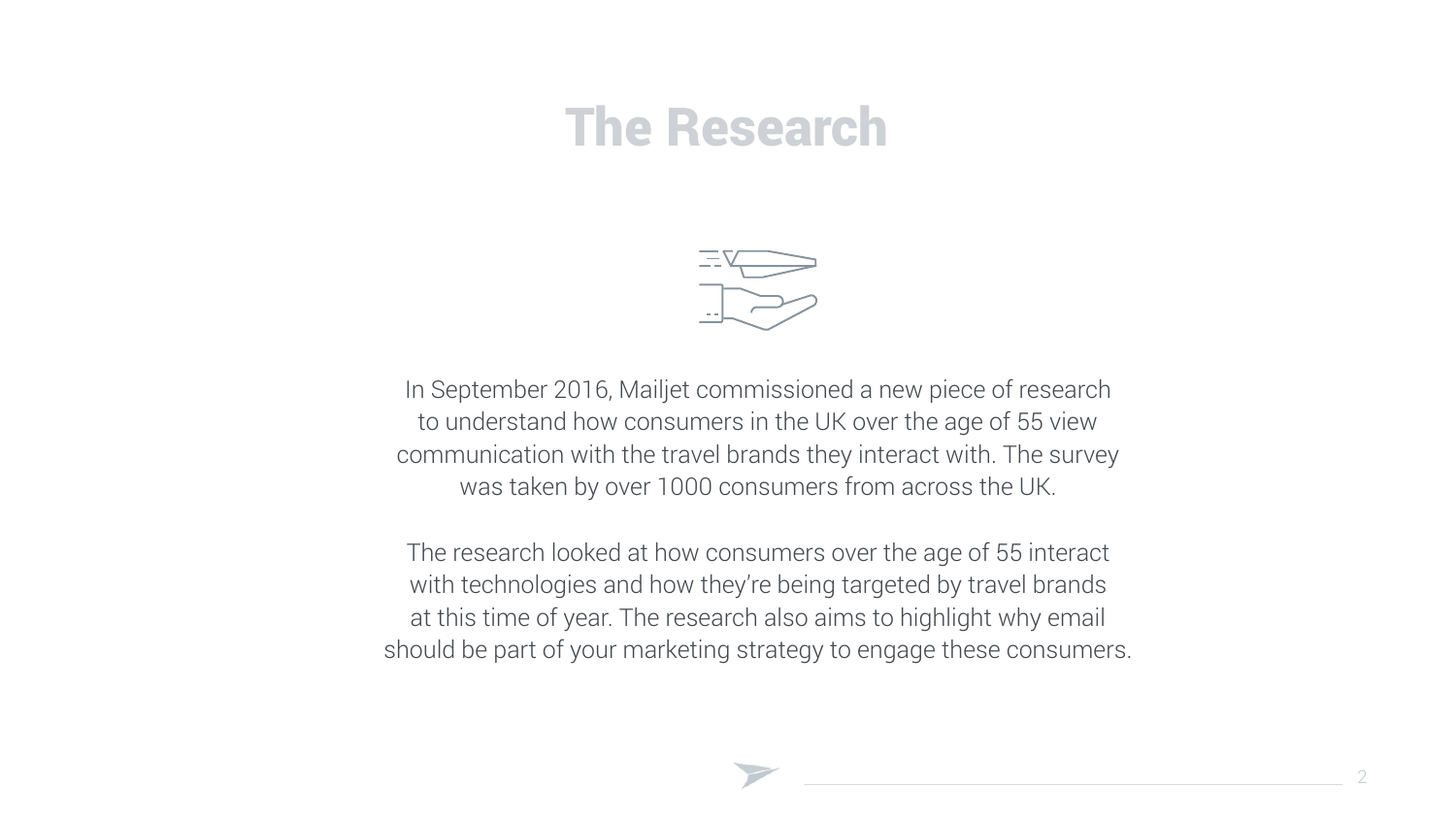# Over 55s Choose To Travel Off Peak

Which of the following seasons/months would you be most likely to take a holiday in?

## **Overall**



Which of the following seasons/months would you be most likely to take a holiday in?

| <b>Summer off peak</b><br>May, June, September           |    |     |     | 56% |
|----------------------------------------------------------|----|-----|-----|-----|
| <b>Autumn</b><br>October                                 |    |     | 41% |     |
| <b>Spring</b><br>March, April                            |    | 28% |     |     |
| <b>Summer peak</b><br>July, August                       |    | 25% |     |     |
| <b>Winter off peak</b><br>November, January,<br>February |    | 21% |     |     |
| <b>Winter peak</b><br>December                           | 7% |     |     |     |

Over half (56%) of the over 55 market are most likely to travel in the months of May, June and September.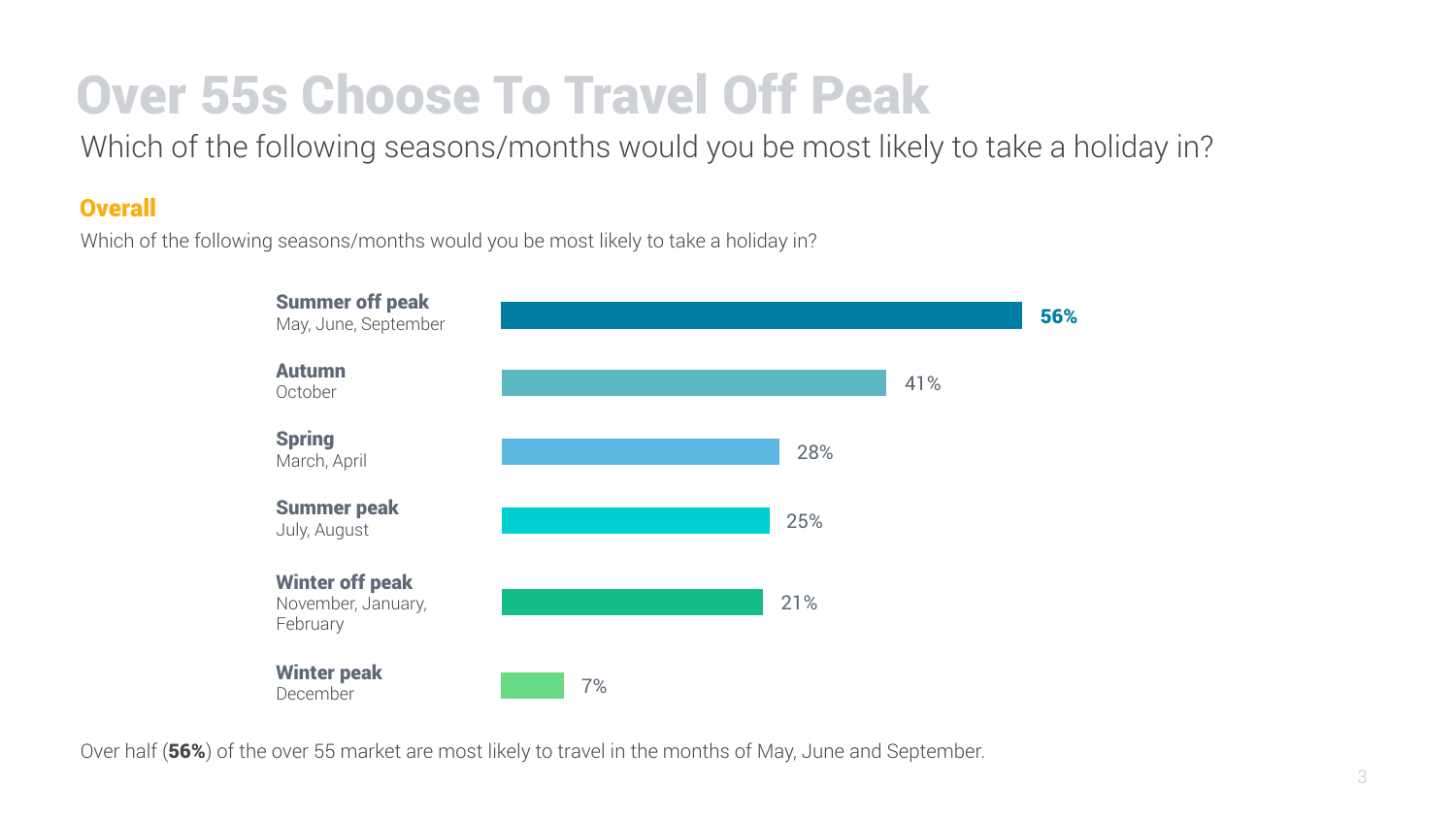# Older Generations Are More Tech Savvy

How Are You Most Likely To Go About Booking Your Holiday?

**Overall** 



Only 5% of over 55s and less than a tenth (8%) of over 65s are now checking travel brochures as part of their path to purchase.

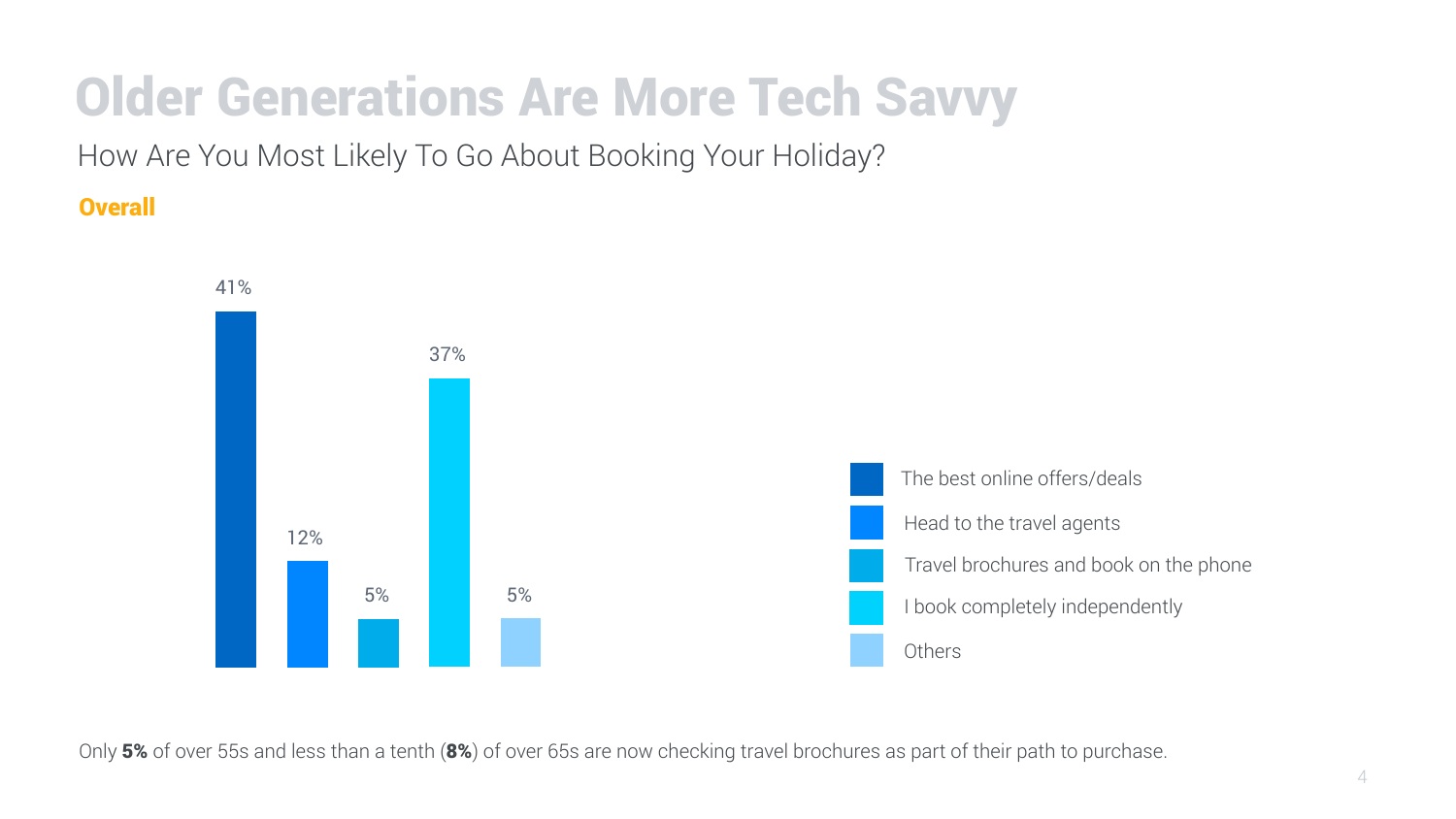## No Longer The Offline Generation Which Of These Do You Have An Account With?

## **Overall**

Which of these do you have an account with?





A whopping 69% of over 55s and 62% of Brits over 65 now have a Facebook profile.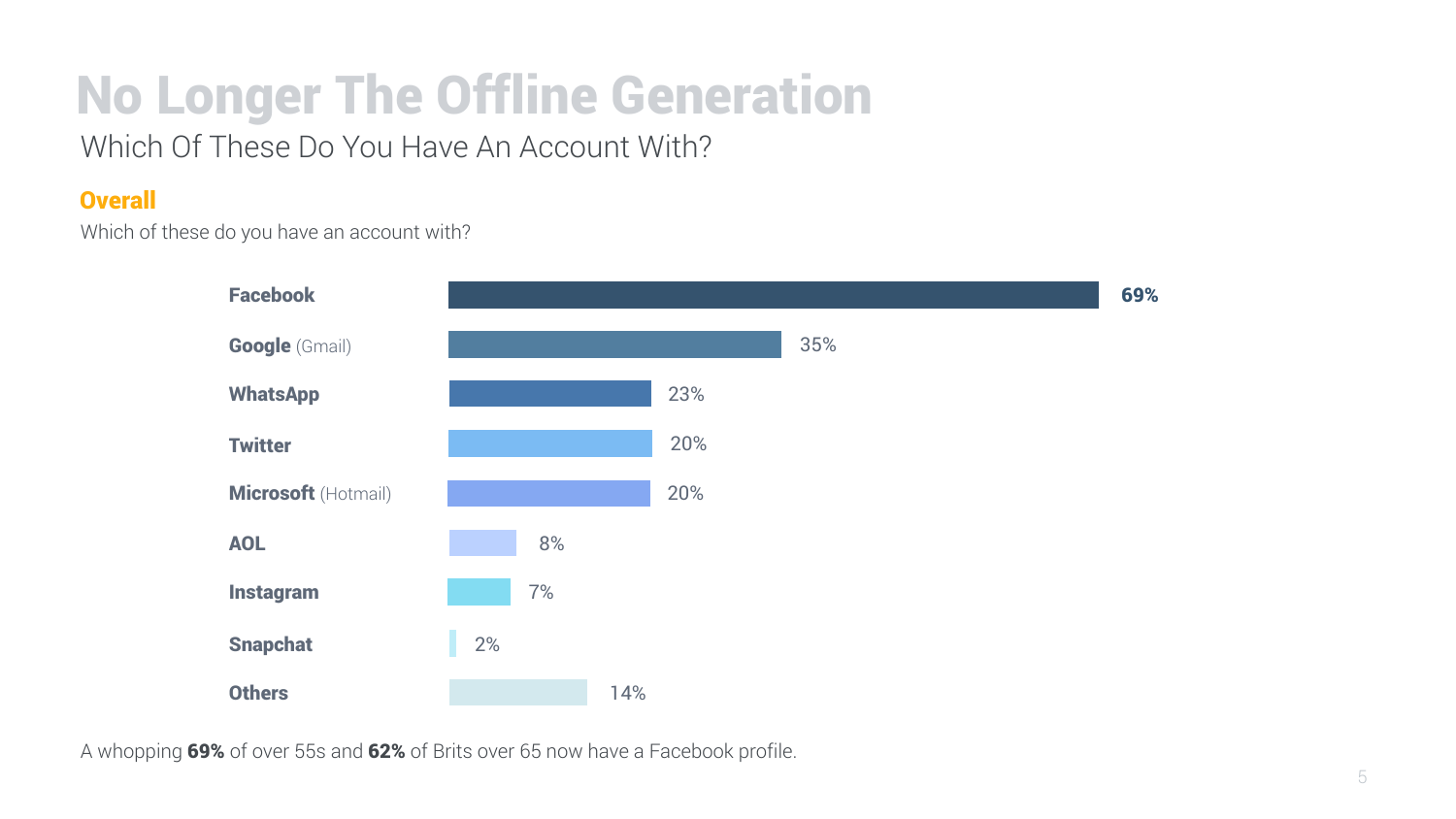# Increased Use Of Technology Amongst 'Grey Pound'

Which Of These Communication Channels Are You Most Likely To Check On A Daily Basis?

## **Overall**



Which of these communication channels are you likely to check on a daily basis?

47%



Traditional online marketing channels remain strongest with nine in ten respondents checking their emails every day.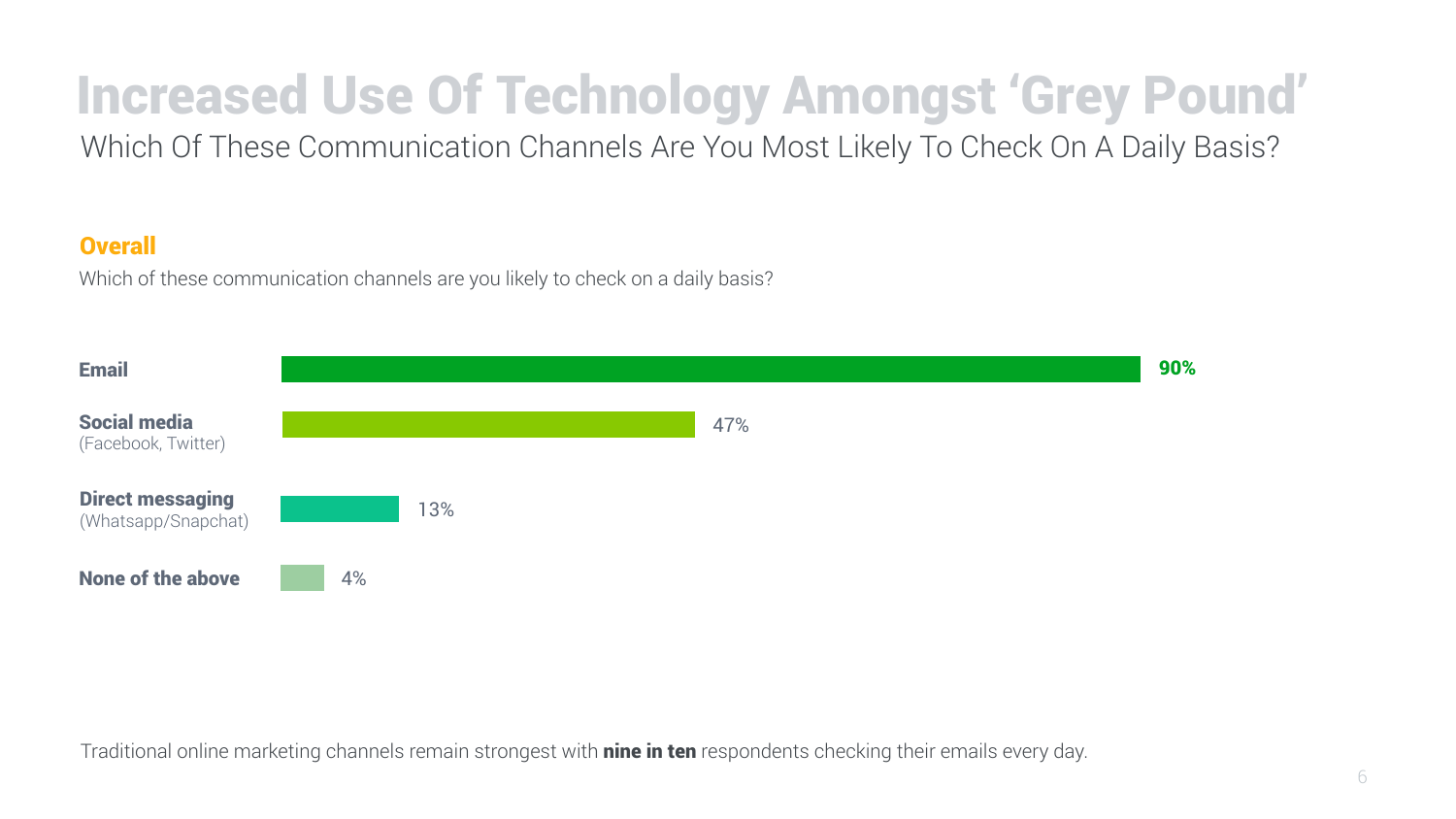# Personalisation Is Key

When Looking Through Your Email Inbox, Are You Most Likely To:

## **Overall**

When looking through your email inbox, are you most likely to:



84% of over 55s will delete anything that looks salesy, but will open emails from known brands or companies.

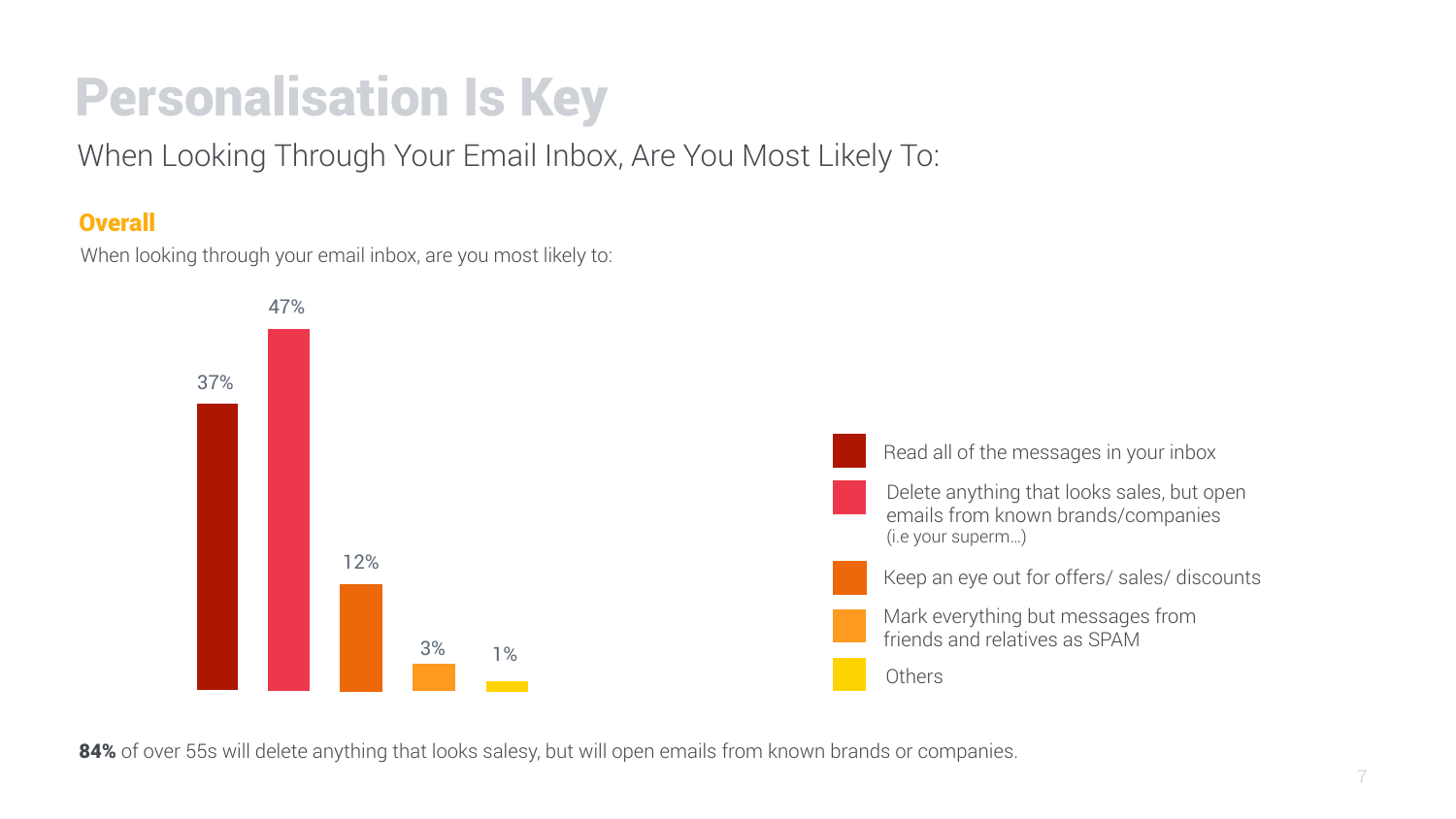# No Time Like The Present

When It Comes To Booking A Travel Holiday, How Long Are You Most Likely To Spend Planning Your Trip?

## **Overall**



When it comes to booking a travel holiday, how long are you most likely to spend planning your trip?





82% spend less than a month planning their trip.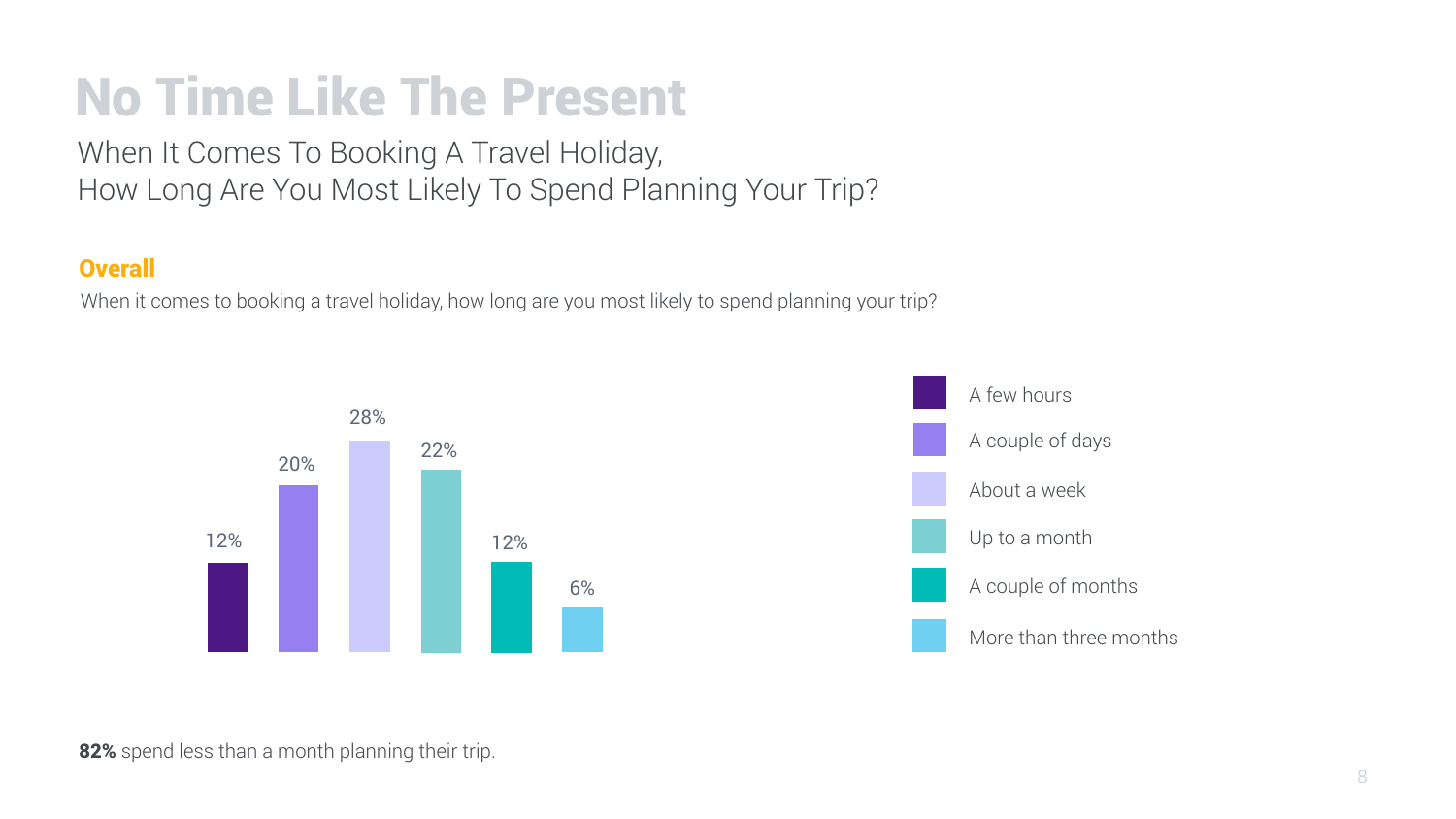# Increased Expectations Of Marketing

How Do You Perceive Brands, Ads And Marketing Today?

## **Overall**



How do you perceive brands, ads and marketing today?

It manages to be quite personalised to me and my interests 13%

It's less persuasive

**27%** say the messages they currently receive are too targeted towards younger generations.



Not sure. I'm mostly aware of ads on the TV, etc.

It's focused on younger generations



There's less of a focus on customer service and advice

It's too persuasive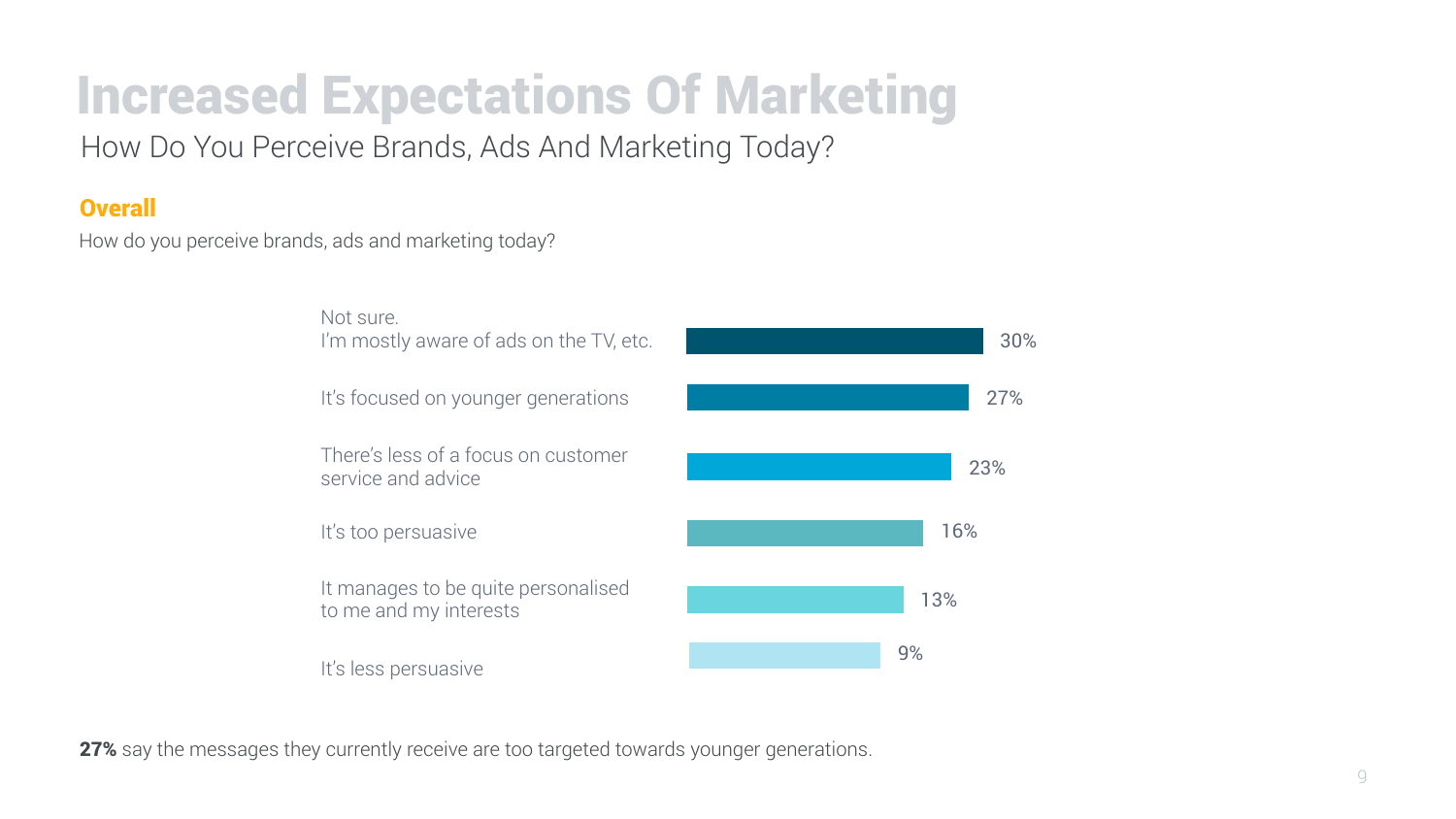# Old Fashioned Values, Digital World

How Much Are You Comfortable Spending In One Online Transaction With An Established Company i.e. John Lewis?

## **Overall**

How much are you comfortable spending in one online transaction with an established company e.e. John Lewis?

40%

Nearly a third (32%) see no limit to how much they're prepared to spend online, believing it's just as safe as an in-store transaction.



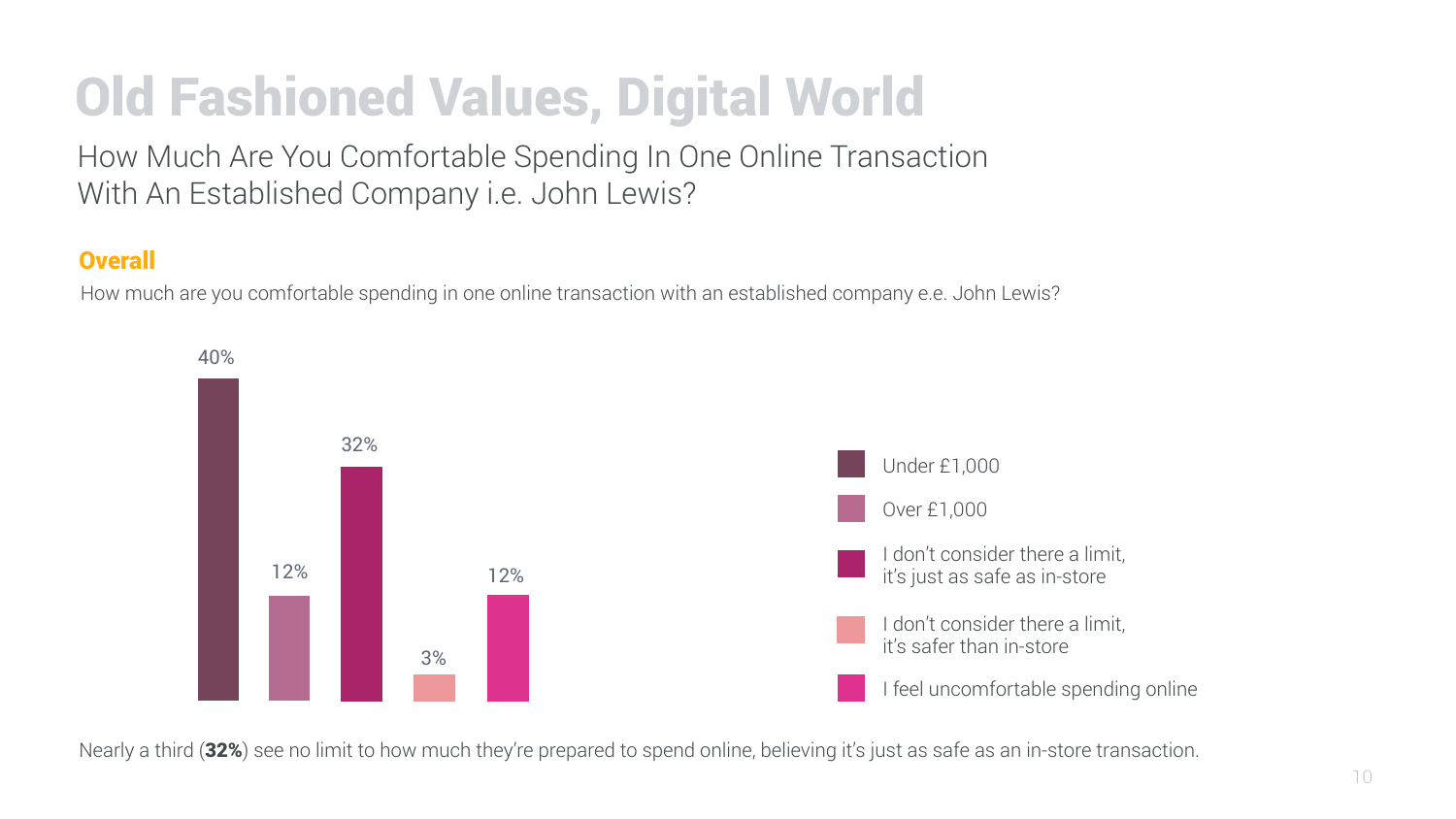# An Opportunity Missed

How Many Relevant Offers / Discounts Do You Receive A Week?

## **Overall**

How many relevant offers / discounts do ou receive a week?



One third (32%) of respondents state that they never receive relevant offers or discounts.

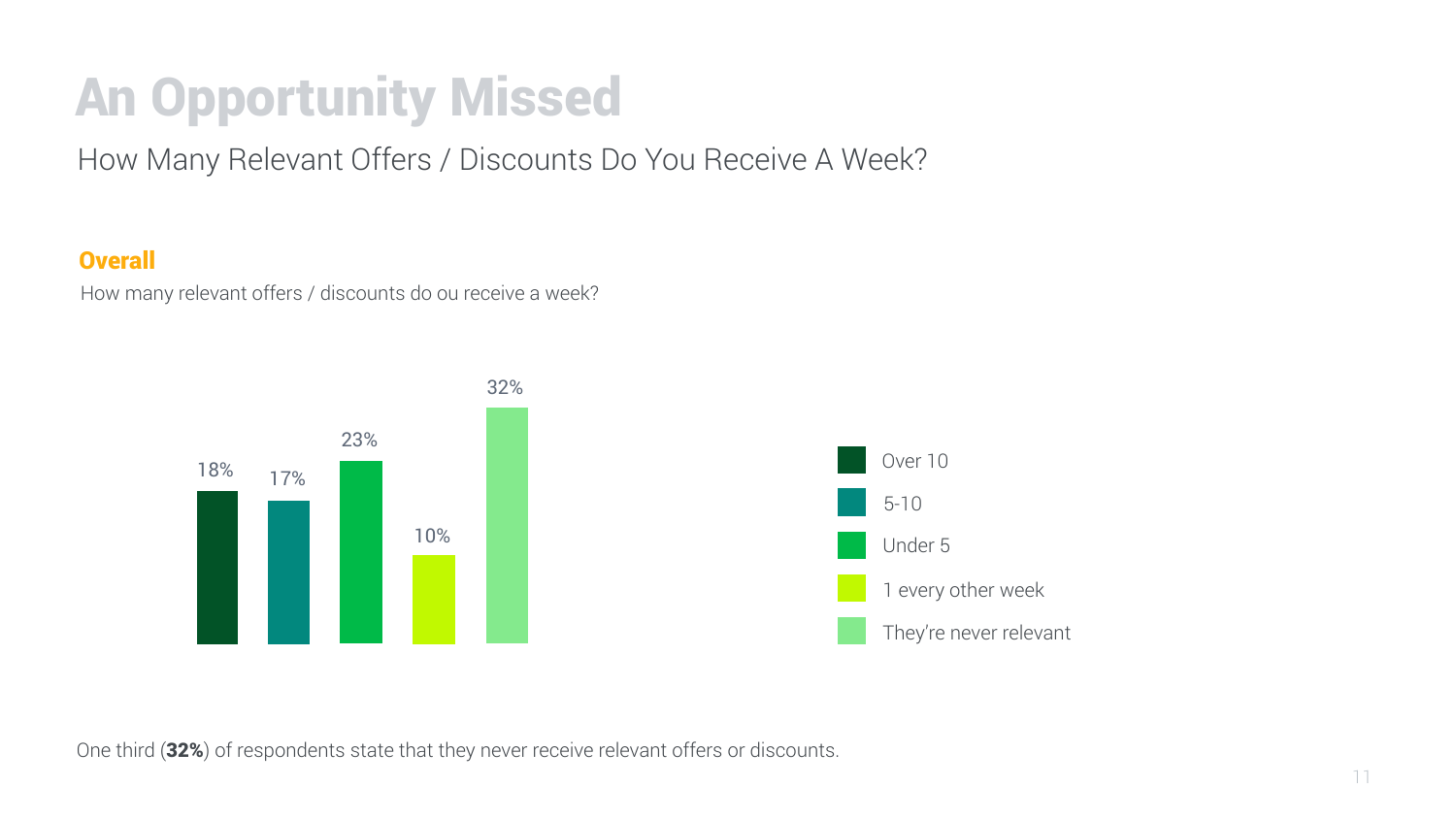# Seize The Moment

How Many Trips Abroad Do You Make A Year? (Holiday Only)

## **Overall**



How many trips abroad do you make a year? (Holiday only)





The majority (68%) of this demographic admitted they only travel abroad once a year.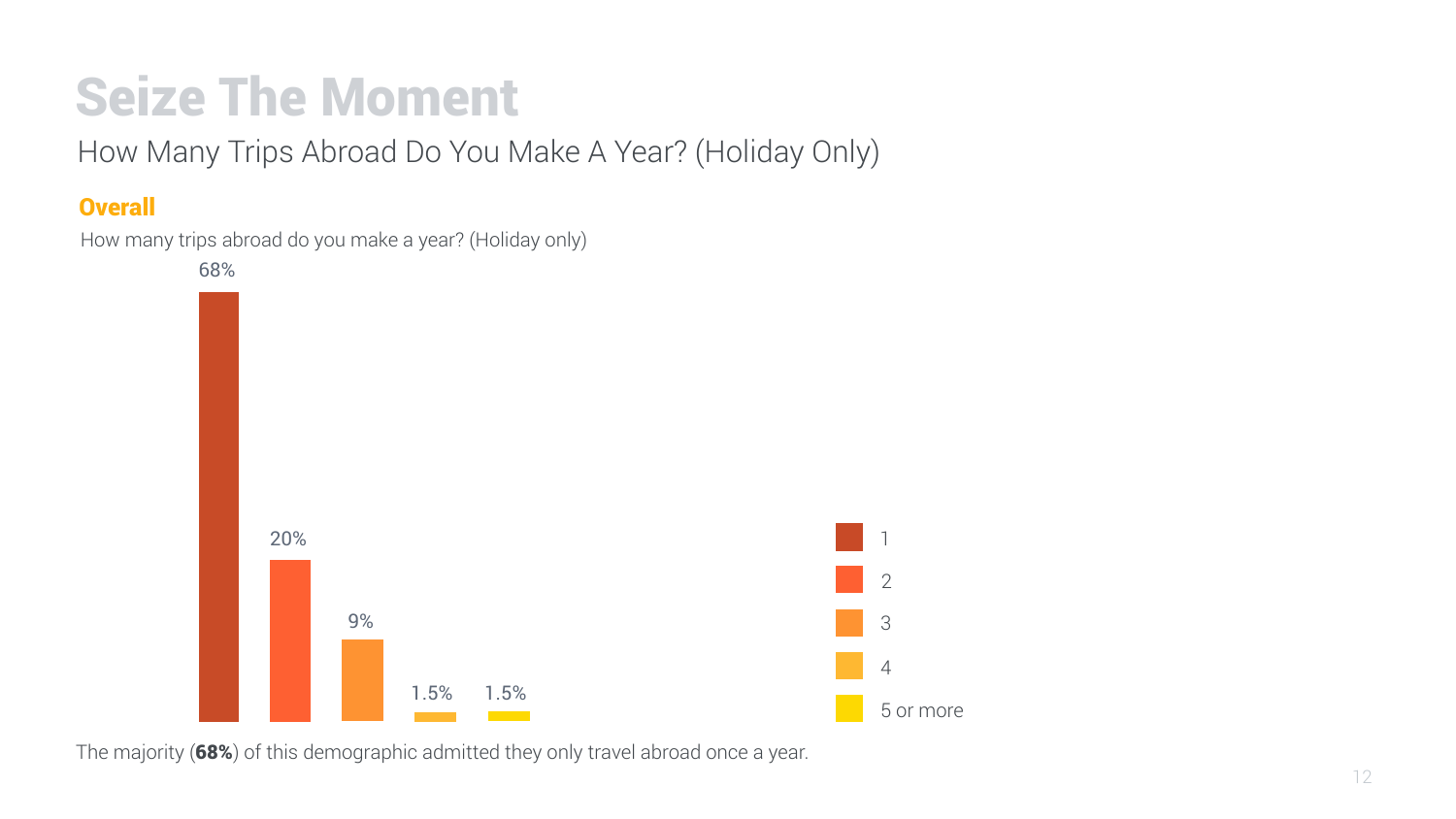# A Substantial Opportunity

What Is Your Approximate Annual Budget For Holidays?

## **Overall**



What is your approximate annual budget for holidays?





The majority (68%) of this demographic admitted they only travel abroad once a year.

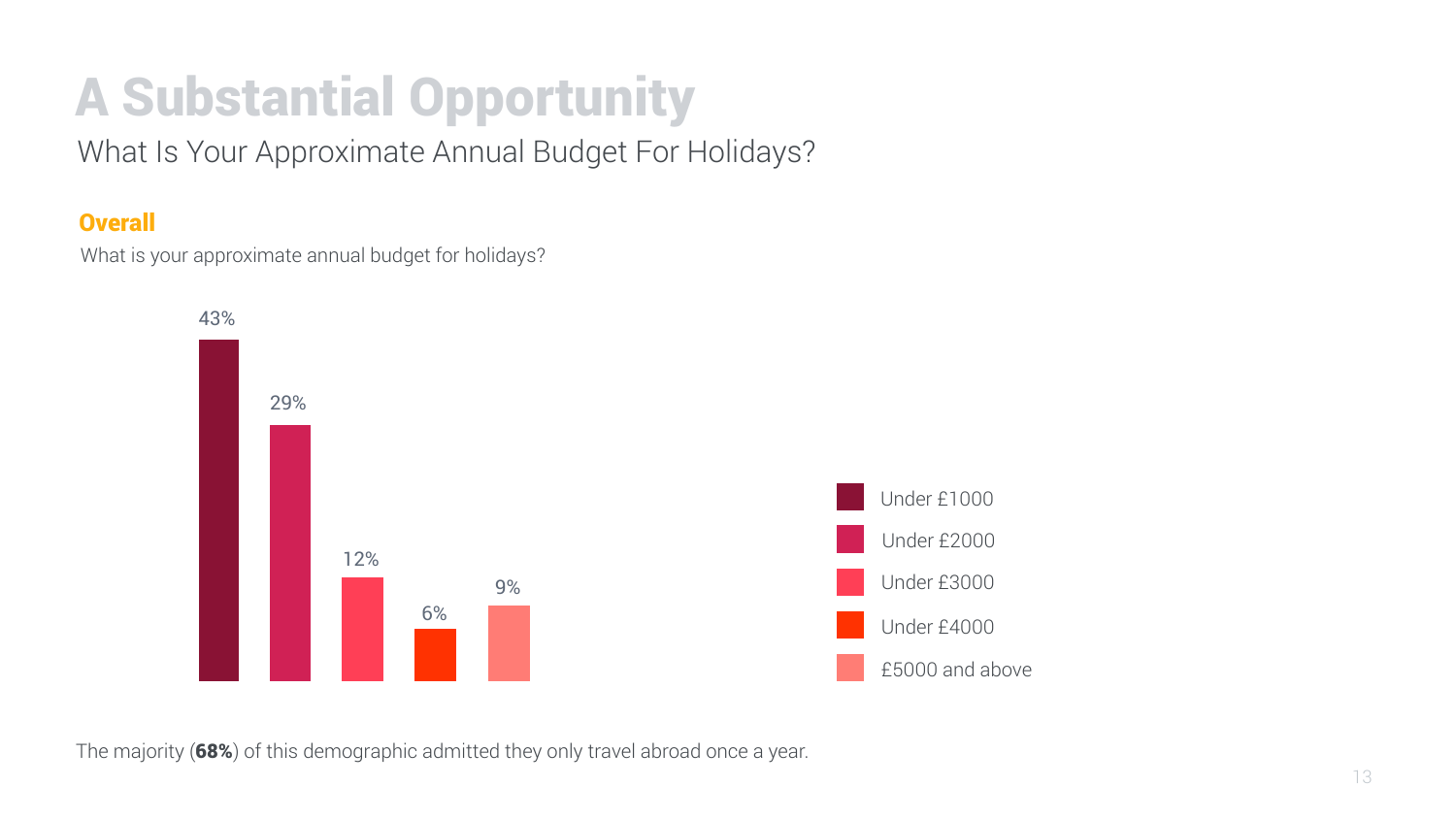# Tailored Experiences Warrant Big Budgets

How Far Over Budget Would You Be Willing To Go For A Truly Tailored Holiday?

## **Overall**

What is your approximate annual budget for holidays?





14% are prepared to go £1000 over budget for a truly tailored holiday experience.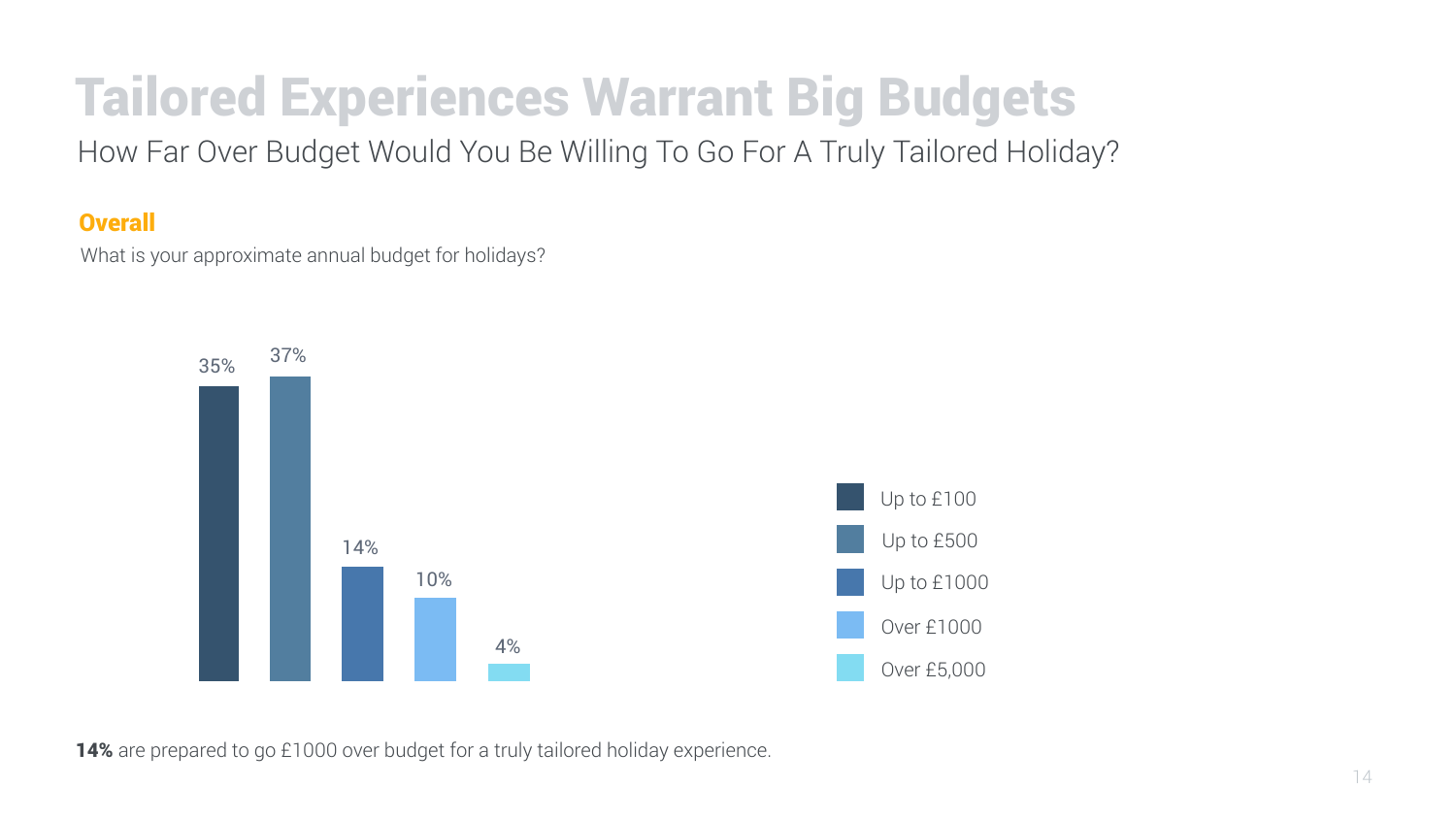## Increased use of technology amongst 'Grey Pound' has increased their expectations of marketing by travel brands.



It's important to realise that different generations are moving into the digital age at varying paces. The Grey Pound presents huge opportunity to the travel sector and brands mustn't ignore this high spending demographic in their email marketing. 65% are more likely to book a holiday with a company that proactively serves them deals via email, but tailoring communications is vital. But it seems travel brands are failing to serve tailored ads on relevant channels to capture this audience. Marketers can look to technology to better understand their target audience and how to reach those individuals effectively with tailored communications.

There's something of a paradox in marketing today. We have to think very carefully about choosing the right channel, time and location to engage with different segments, but we must not forget about the importance of capturing the audience's attention. As nearly two thirds of the respondents are not satisfied with the emails sent by travel brands, marketers need to focus on creating email content that is personalised and therefore captivates their audience.

In order for brand marketers to target their customer demographics correctly they need to adopt a segmentation strategy that takes into account the different age groups they reach with their marketing messaging.

### **Are you targeting your customers differently, depending on their age?**



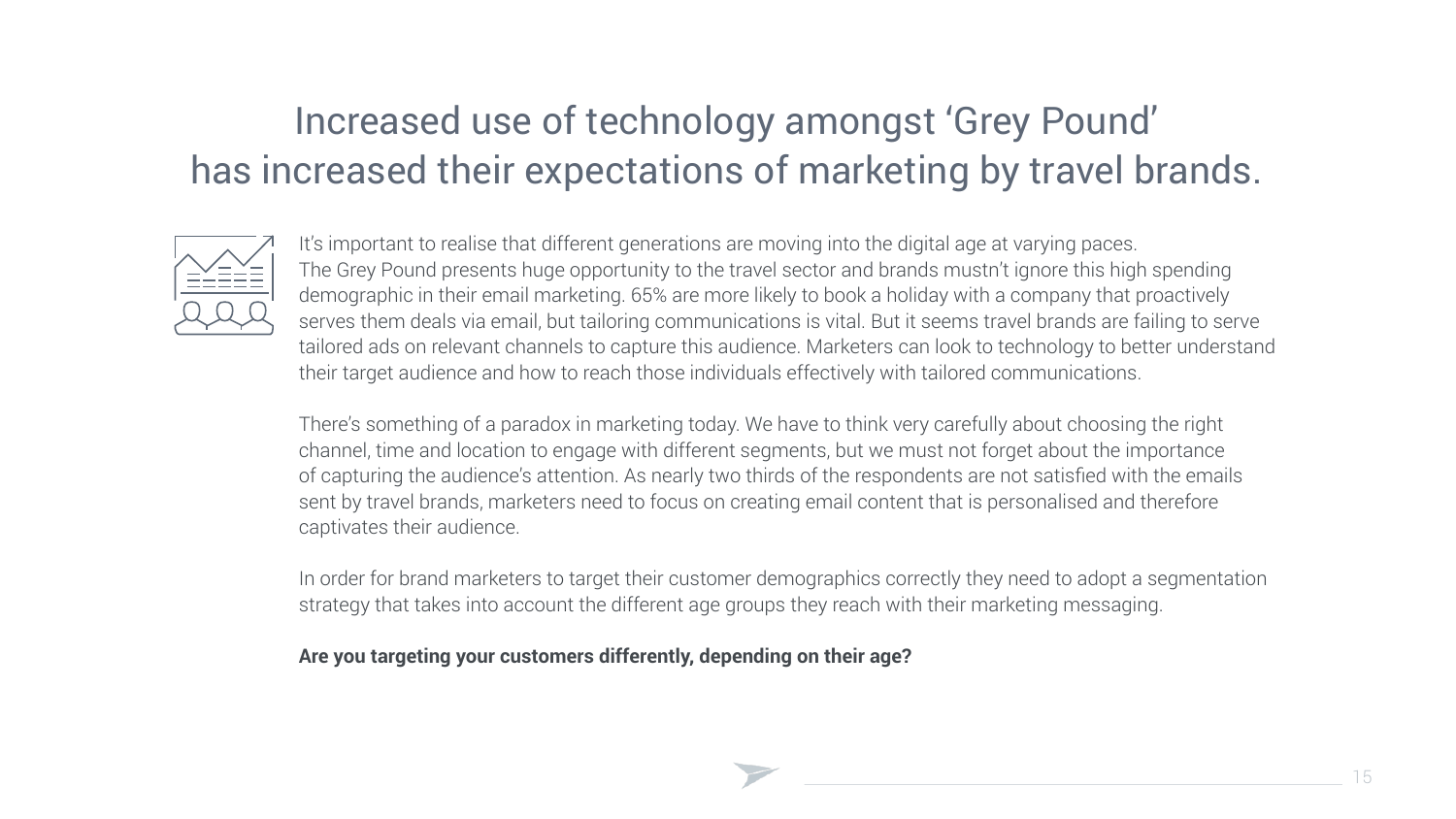## Advanced Tools to Master Email



Give your email marketing strategy the edge against your competition with our Segmentation, Email Automation, A/X Testing and Campaign Comparison tools. Our [Premium Features](https://uk.mailjet.com/premium-features) can enable you to meet consumer expectations. Send breath-taking, personalised emails that land in the inbox at a time that's relevant to your customers.



## Send Email That Converts



Mailjet is a global email service provider, offering you an intelligent all-in-one solution for marketing and transactional emails. Our sophisticated analytics tools and simple APIs give you the tools to maximise the benefits to each individual contact of every email you send. We achieve exceptionally high deliverability rates for our global customer base through a combined emphasis on achieving your strategic email goals and safeguarding your brand's reputation over time.